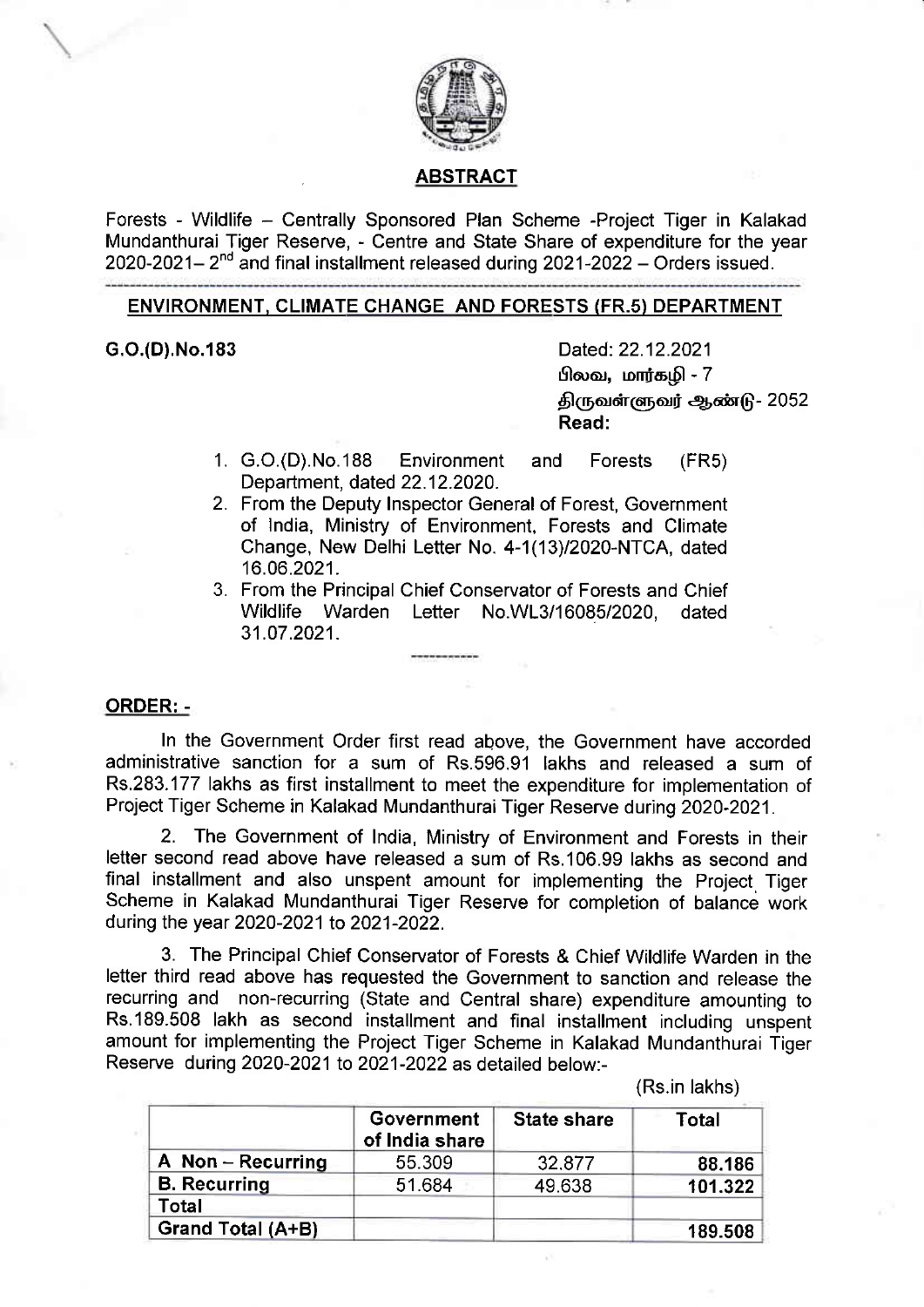4. The Government after careful consideration, sanction a sum of Rs.1,89,50,800 (Rupees One crore eighty nine lakh fifty thousand eight hundred only) as second and final installment including unspent amount for implementing the Project Tiger Scheme in Kalakad Mundanthurai Tiger Reserve for completion of balance work during the year 2020-2021 and implemented during 2021-2022.

5. The expenditure sanctioned in para 4 above shall be debiied to the following head of account:-

# ( i). Non-recurrinq

## a. Central Share Rs.55.309 lakhs

4406 - Capital Outlay on Forestry and Wild Life -02 Environmental Forestry and Wild Life - 110 Wildlife - Schemes shared between State and Center - UK Tiger Reserve Scheme -416 Major works- 01 Major works

# (IFHRMS DP Gode 4406-02-110-UK-41601 )

# b. State Share Rs.32.877 lakhs

4406 - Capital Outlay on Forestry and Wildlife -02 Environmental Forestry and Wild Life - 110 Wildlife - Schemes shared between State and Center - US Tiger Reserve Scheme- State share -416 Major works- 01 Major works

# (IFHRMS DP Code 4406-02-1 10-US-41601)

### ( ii). Recurrinq

# a. Central Share Rs.51.684 lakhs

2406 Forestry and Wild Life - 02 Environmental Forestry and Wlldlife-110 Wild Life Preservation. Schemes shared between State and Centre - UE Tiger Reserve Scheme 318. Maintenance - 01. Periodical Maintenance.

# (IFHRMS DP Code 2406-02-1 10-UE-31801)

#### b. State Share Rs.49.638 lakhs

2406 Forestry and Wild Life - 02 Environmental Forestry and Wildlife-1 10 Wild Life Preservation. Schemes shared between State and Centre - UG Tiger Reserve Scheme - State share 318. Maintenance - 01 . Periodical Maintenance.

# (IFHRMS DP Code 2406-02-110-UG-31801)

6. For the items para  $5(ii)$  (a) and  $5(ii)$  (b) shall be incurred from RBE-2021-22. For the ltems para 5(i) (a) and (b), necessary additional funds of Rs.88,18,600/- will be provided in RE/FMA 2021-2022. Pending provision of such funds, the Principal Chief Conservator of Forests and Chief Wildlife Warden is authorized to draw and disburse the amount sanctioned in para 4 above. However, this expenditure shall be brought to the notice of the Legislative by Specific lnclusion in the Supplementary Estimate 2021-2022. The Principal Chief Conservator of Forests & Chief Wildlife Warden is also directed to include this item of expenditure while sending the